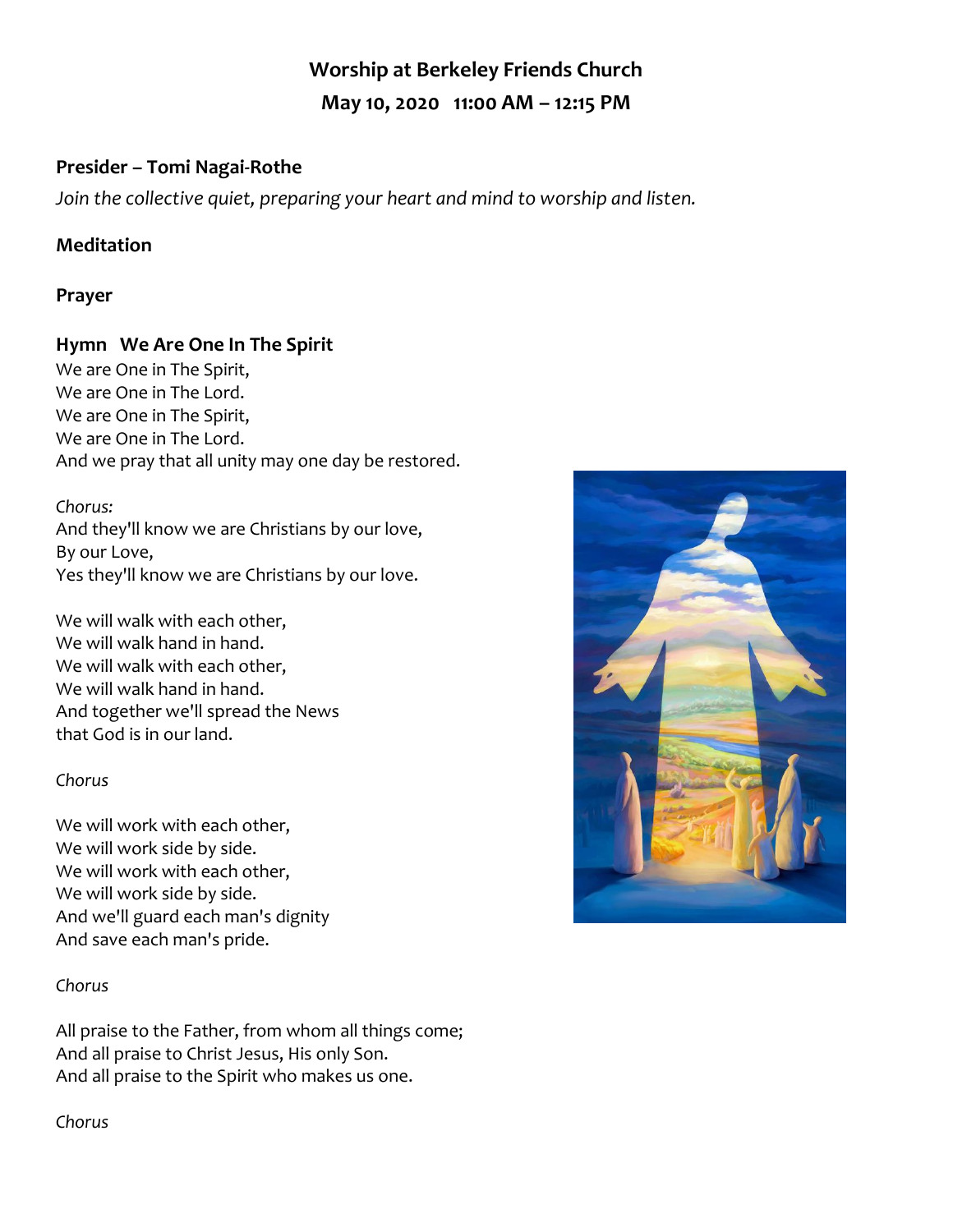#### **Praises & Petitions**

**Scripture John 14:1-14** 

#### **Message "I Am The Way" Micah Bales**

#### **Open Worship**

*Christ is ministering to us in the silence. Nothing needs to be said, unless there is a clear leading to speak. After a period of centering down, if you feel a leading to speak, please be obedient to it: Speak clearly, loudly, and succinctly. Allow time for a message to settle before another message is offered.*

## **Hymn Create In Me A Clean Heart, O God**

Create in me a clean heart, O God And renew a right spirit within me. Create in me a clean heart, O God And renew a right spirit within me.

Cast me not away from thy presence, O Lord Take not thy holy spirit from me. Restore unto me the joy of thy salvation. And renew a right spirit within me.

(Repeat from the beginning.)

Cast me not away from thy presence, O Lord Take not thy holy spirit from me. Restore unto me the joy of thy salvation. And renew a right spirit within me.

And renew a right spirit within me.



#### **Welcome – Announcements- Offering**

*God is the Great Giver and has given much to us. The contributions you make are vital to the life of the meeting. Please consider offerings through mail or the Donate Now button on the church's website.*

#### **Welcome**

We are a welcoming and inclusive congregation. We trust that your heart may be warmed by the Lord's Presence as we worship together. If you have prayer needs or spiritual concerns, please call or email the pastors, Micah Bales and Faith Kelley, or any member of Ministry and Council.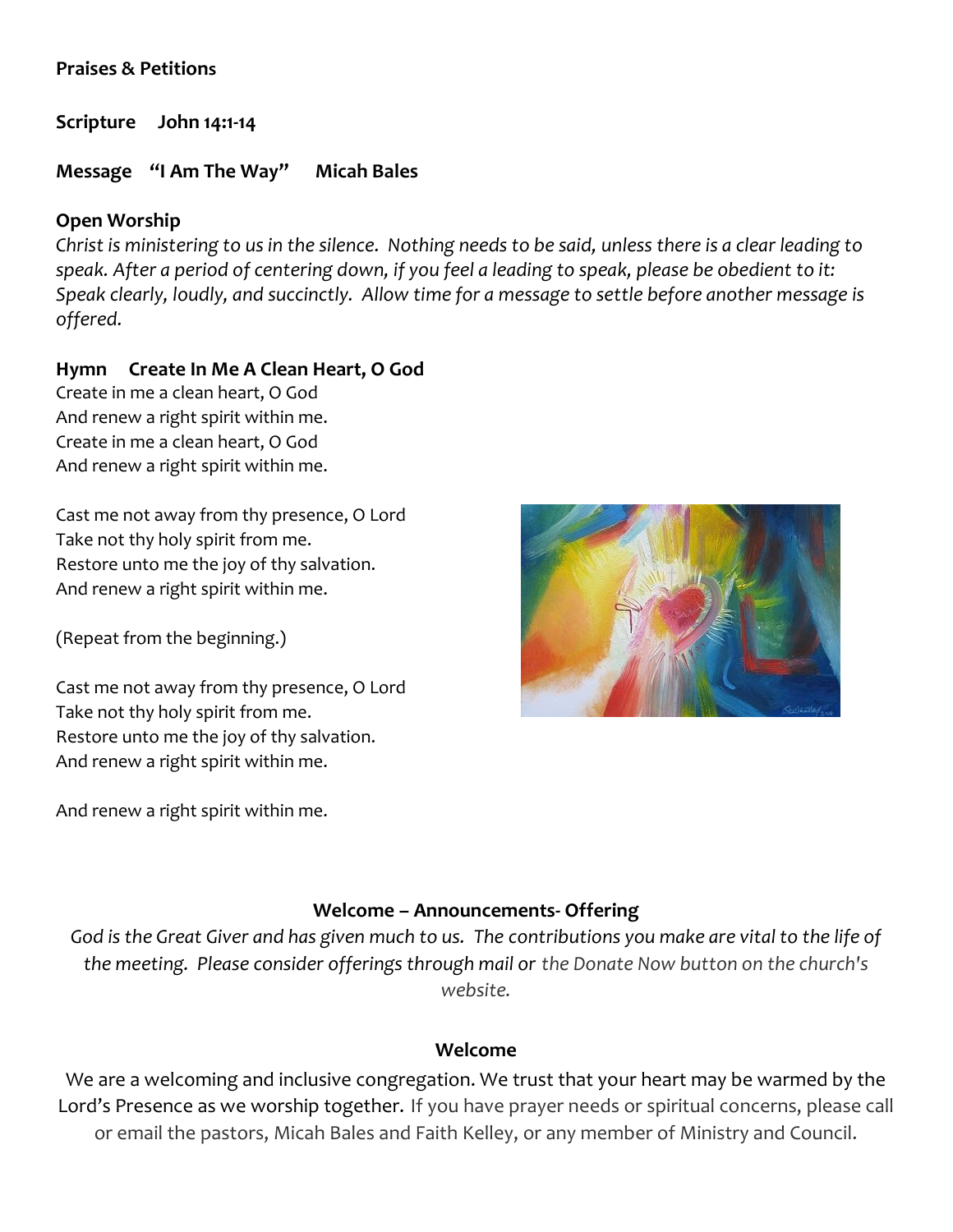## **Church Announcements – 5/3/2020 Berkeley Friends Church**

**Bible Study** starts 7:30 PM on Tuesdays via Zoom. We are discussing Eden Grace's book "On Earth as it is in Heaven: The Kingdom of God and the Yearning of Creation." You do not need to have read or have a copy of the book available as we read a discussion and then discuss.

**Happy Hour** – Come hang out with folks from Berkeley Friends Church from 8:00 to 9:00 PM, Friday **May 22.** We have no agenda. Just a time to chat, connect and enjoy each other's company. Check for log in details on listserv announcements.

If you're interested in exploring **Berkeley Friends Church Membership**, please see Peter Brewer or Louise Neal. You will learn some history of early Friends as well as current faith and practice. Join us for the last week on Wednesday at 8:00 PM via Zoom.

**Census 2020**: Don't forget to respond to your notice either online, by phone or by paper form after April 8th. The census will only ask 9 questions and by law cannot be shared with anyone including ICE, the police, or other government agencies. An undercount will have a huge effect on our area. For example, if we have an undercount of 6% in Alameda County, the county will lose \$1 billion over 10 years. For more info see [www.acgov.org/Census2020](http://www.acgov.org/Census2020)

**Annual Gathering for Sierra-Cascades Yearly Meeting of Friends** will be virtual via Zoom due to the current pandemic. They are now accepting registrations for the sessions, which will be June 12-14, 2020. Please send an email to registrar@scymf.org with your name, email address, Church or Meeting affiliation if you have one, the names of your family members who will be online with you and which session(s) you plan to attend. Families and couples are asked to use one screen per family unit in order to help with logistics. You must pre-register to receive the Zoom link for any session. <https://www.scymfriends.org/annual-conference>

Keep up with BFC throughout the week. Join the announcement listserv by emailing Faith at [pastor@berkeleyfriendschurch.org](mailto:pastor@berkeleyfriendschurch.org) and follow us on Facebook.



# **Praises and Petitions of Berkeley Friends Church May 10, 2020**

- We **thank you for all those who have mothered us** with love, patience and nurture.
- We pray for **loved ones** in our circles of care: All those diagnosed with, suffering from, or recovering from serious illnesses including **Liz's classmate Allie, Tomi's friend Katie, Joe Williams, Diana's friend Sebastian, Robbie Williams, Steve Sims, Marilyn's friend Bruce, Lorring's sister Candace, Bernice's sister Mona Lisa** and **Sam Kumao.**
- We ask for God's presence with **Friends not able to be with us: Julie Rowlette, Charles Blue** and **Joe Williams.**